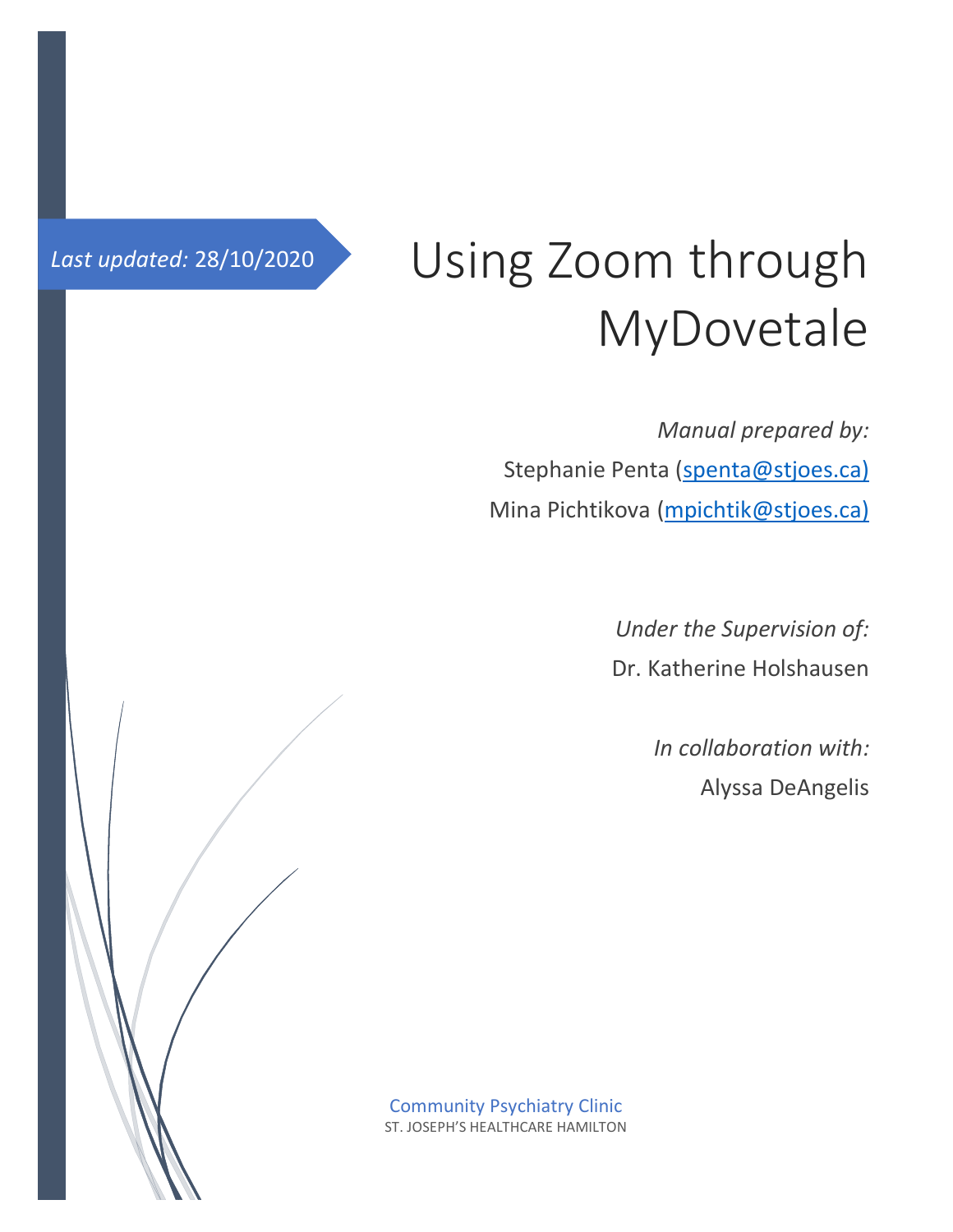## Table of Contents

| JOINING A ZOOM MEETING                               | 3  |
|------------------------------------------------------|----|
| <b>CHANGING YOUR SCREEN NAME</b>                     | 5  |
| USING THE MUTE FUNCTION                              | 7  |
| TURNING YOUR OWN VIDEO ON AND OFF                    | 8  |
| USING THE CHAT FUNCTION                              | 9  |
| <b>USING REACTION FUNCTIONS</b>                      | 12 |
| <b>VIDEO VIEW REACTIONS</b>                          | 12 |
| <b>PARTICIPANT VIEW REACTIONS</b>                    | 13 |
| <b>RAISING YOUR HAND</b>                             | 15 |
| <b>CHANGING YOUR BACKGROUND</b>                      | 16 |
| <b>ENABLING VIRTUAL BACKGROUNDS IN ZOOM SETTINGS</b> | 16 |
| <b>USING VIRTUAL BACKGROUNDS</b>                     | 18 |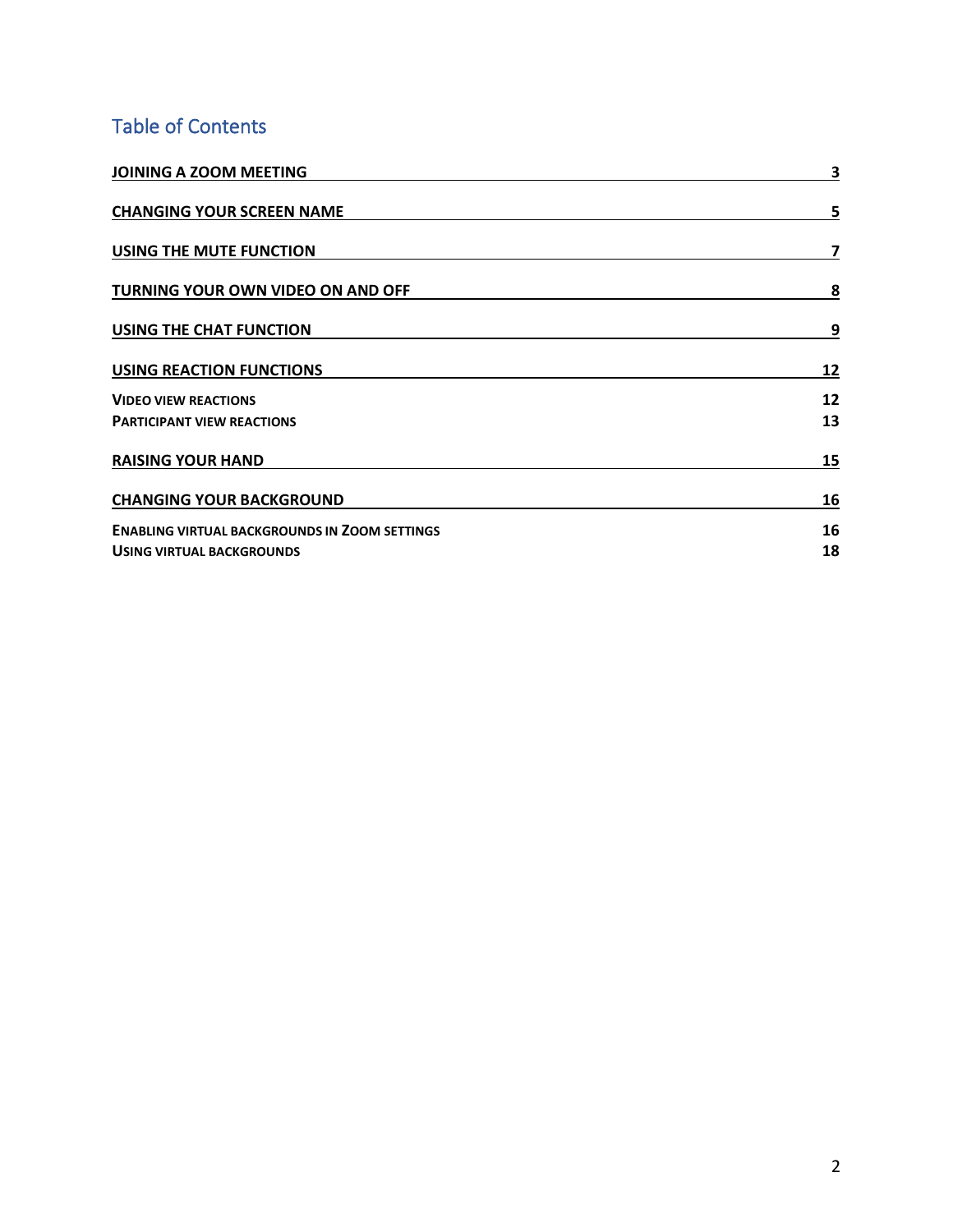## <span id="page-2-0"></span>Joining a Zoom meeting

Immediately after you attempt to join a Zoom meeting, you will be placed in a waiting room. A group facilitator must admit you in to the meeting from the waiting room.

1. When you first attempt to join a Zoom meeting from MyDovetale, you will be brought to the following screen in your browser. In the dialog box, click "Open zoom.us".



2. The following dialog box will appear. Click "Join with Video".

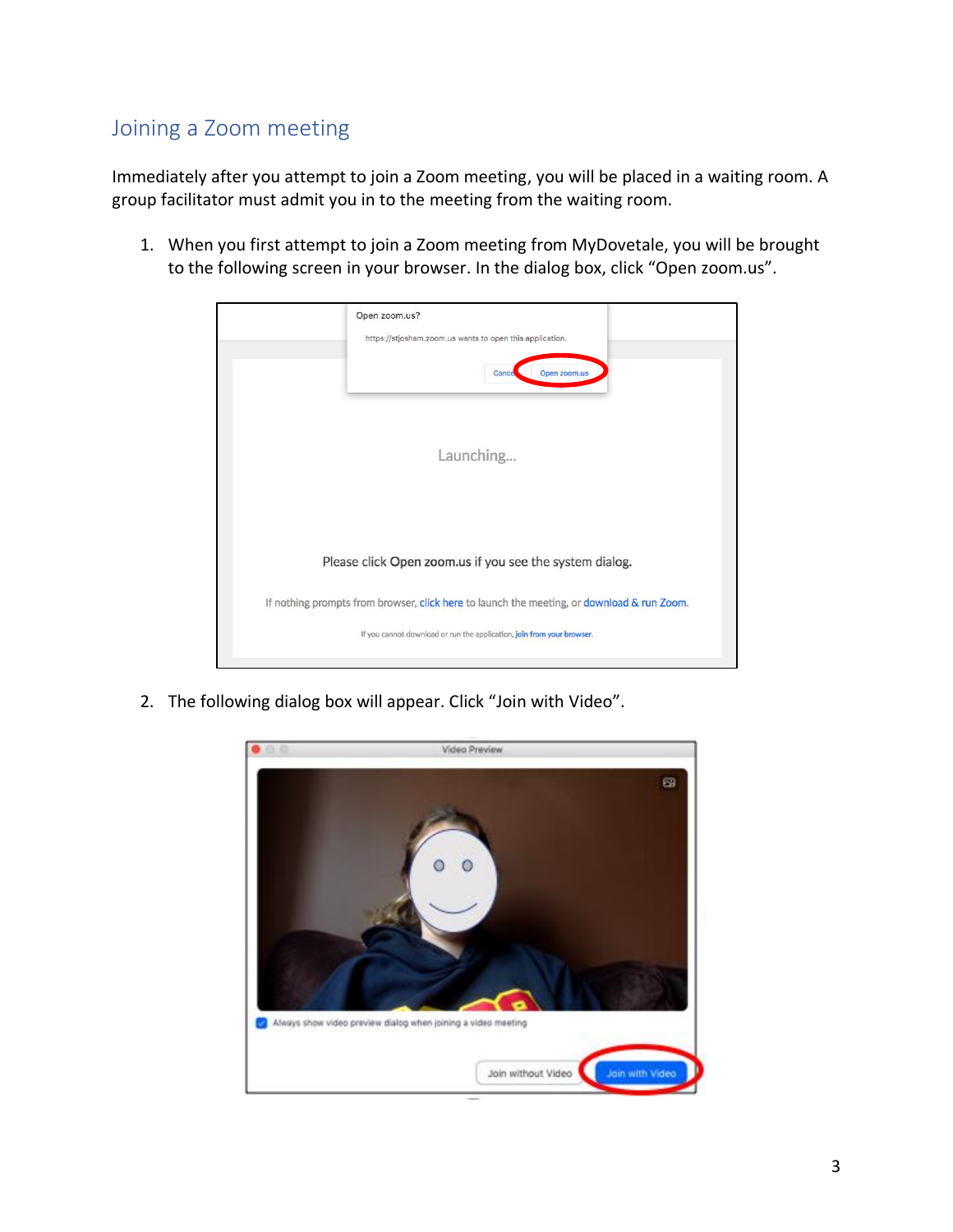3. Once you have joined the meeting, you will be placed in a waiting room, similar to the image below. Please wait here until a facilitator admits you to the meeting.



4. When the facilitator admits you to the meeting, the following dialog box will appear. Click "Join with Computer Audio".

| Choose ONE of the audio conference options |                                                             |         |  |
|--------------------------------------------|-------------------------------------------------------------|---------|--|
| <b>Phone Call</b>                          | <b>Computer Audio</b>                                       | Call Me |  |
|                                            |                                                             |         |  |
|                                            |                                                             |         |  |
|                                            |                                                             |         |  |
|                                            | Join With Computer Audio                                    |         |  |
|                                            | <b>Test Speaker and Microphone</b>                          |         |  |
|                                            |                                                             |         |  |
|                                            |                                                             |         |  |
|                                            |                                                             |         |  |
|                                            |                                                             |         |  |
|                                            | Automatically join audio by computer when joining a meeting |         |  |

5. At this point, you have successfully joined the Zoom meeting and should be able to see the other meeting members on your screen. Please contact one of the group facilitators if you have trouble with this.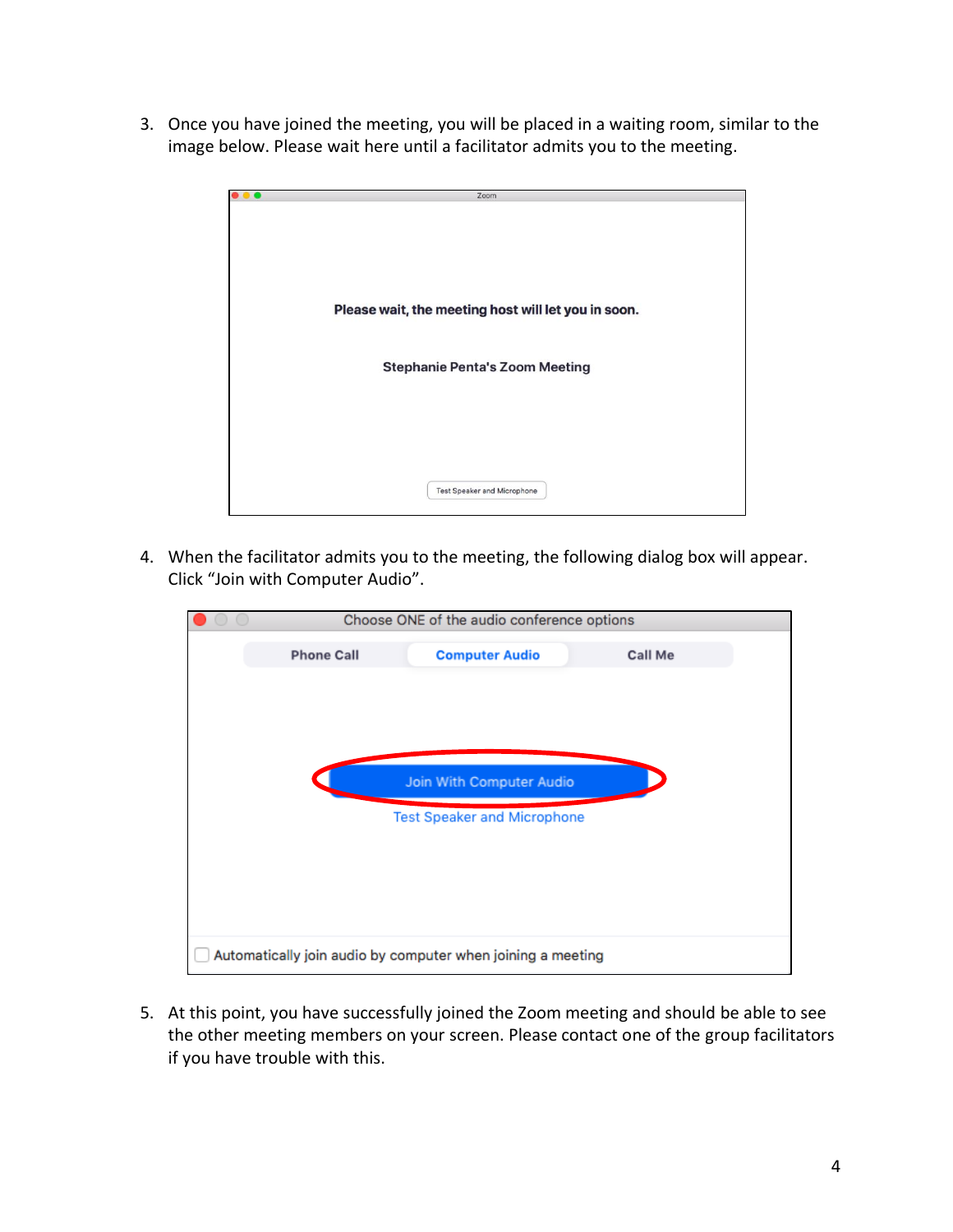### <span id="page-4-0"></span>Changing your screen name

It is recommended that you change your Zoom meeting screen name to your first name only, for confidentiality purposes.

1. Click "Participants" at the bottom of your screen.



2. Hover over your name, then click "More". On some screens, this button will be labeled "Rename" instead.



3. Click "Rename" if you haven't already.

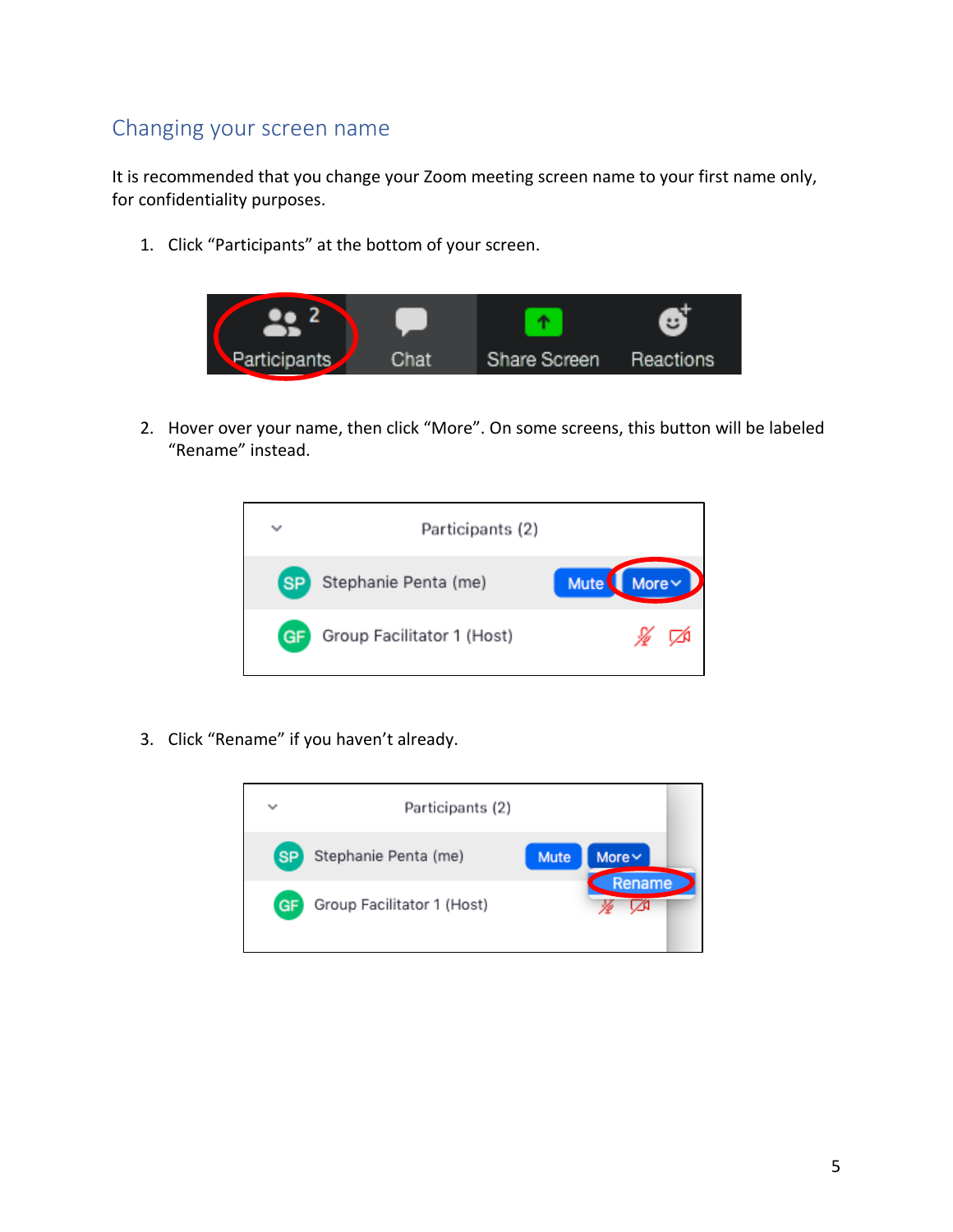4. Type only your first name into the dialog box that appears.

|                                   | Rename |        |        |
|-----------------------------------|--------|--------|--------|
| Enter new name here:<br>Stephanie |        |        |        |
|                                   |        | Cancel | Rename |

5. Click "Rename".

| Rename                            |  |
|-----------------------------------|--|
| Enter new name here:<br>Stephanie |  |
| Cancel<br>Rename                  |  |

NOTE: If you do not rename yourself at the beginning of the meeting, it is likely that one of the group facilitators will do it for you.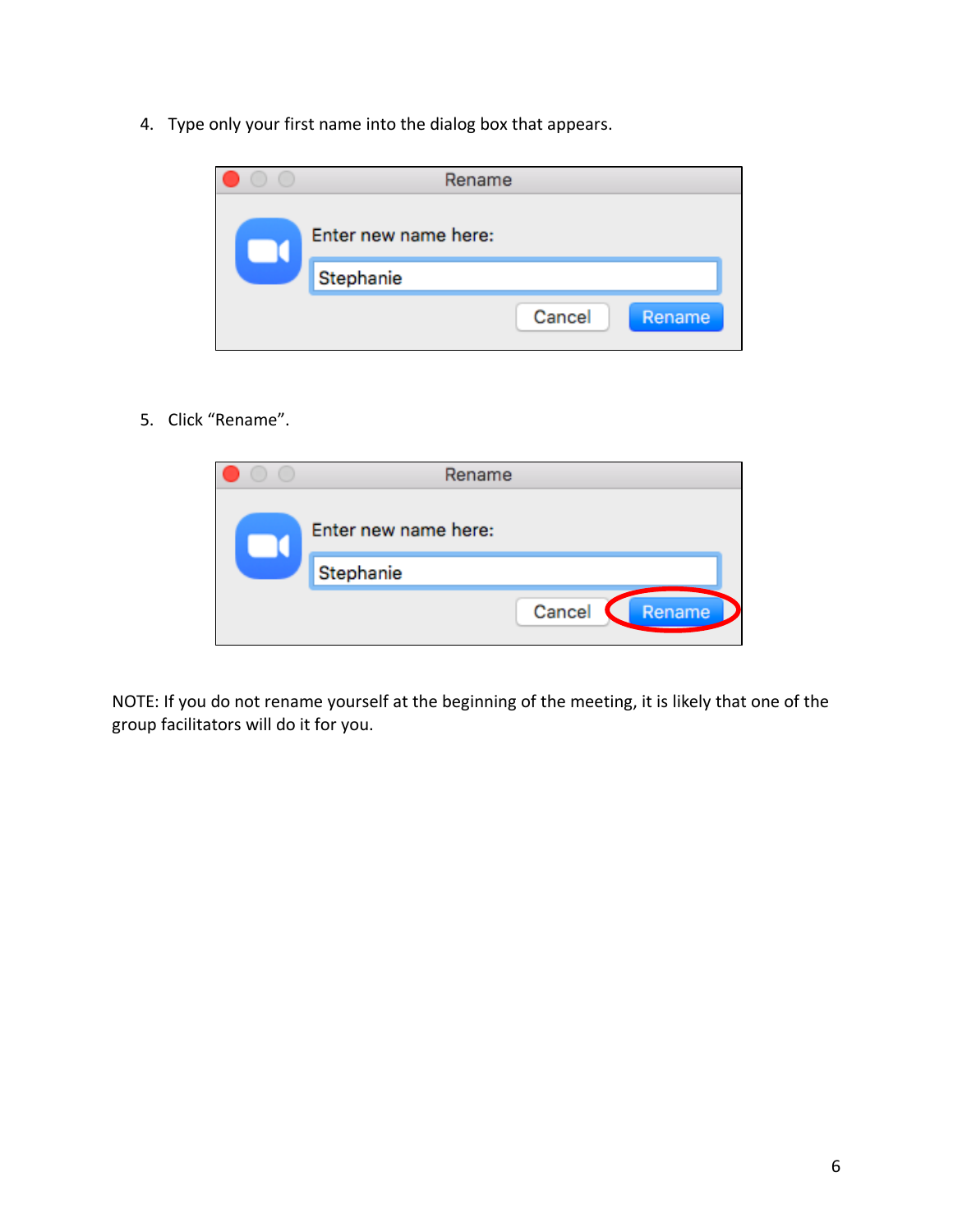## <span id="page-6-0"></span>Using the mute function

You may wish to use the mute function to control whether you can be heard by the rest of the meeting's members. You may wish to mute yourself if your environment is producing a lot of background noise. **It is highly recommended that you mute yourself at any point that you are not speaking to prevent accidental disruptions.**

1. To mute yourself (so no one can hear you), click "Mute" in the bottom left corner of your screen.



2. To take yourself off mute (to allow others to hear you), click "Unmute" in the bottom left corner of your screen.



NOTE: If you have muted yourself, a group facilitator may request that you unmute yourself. In this situation, the following dialog box will appear. Click "Unmute myself".

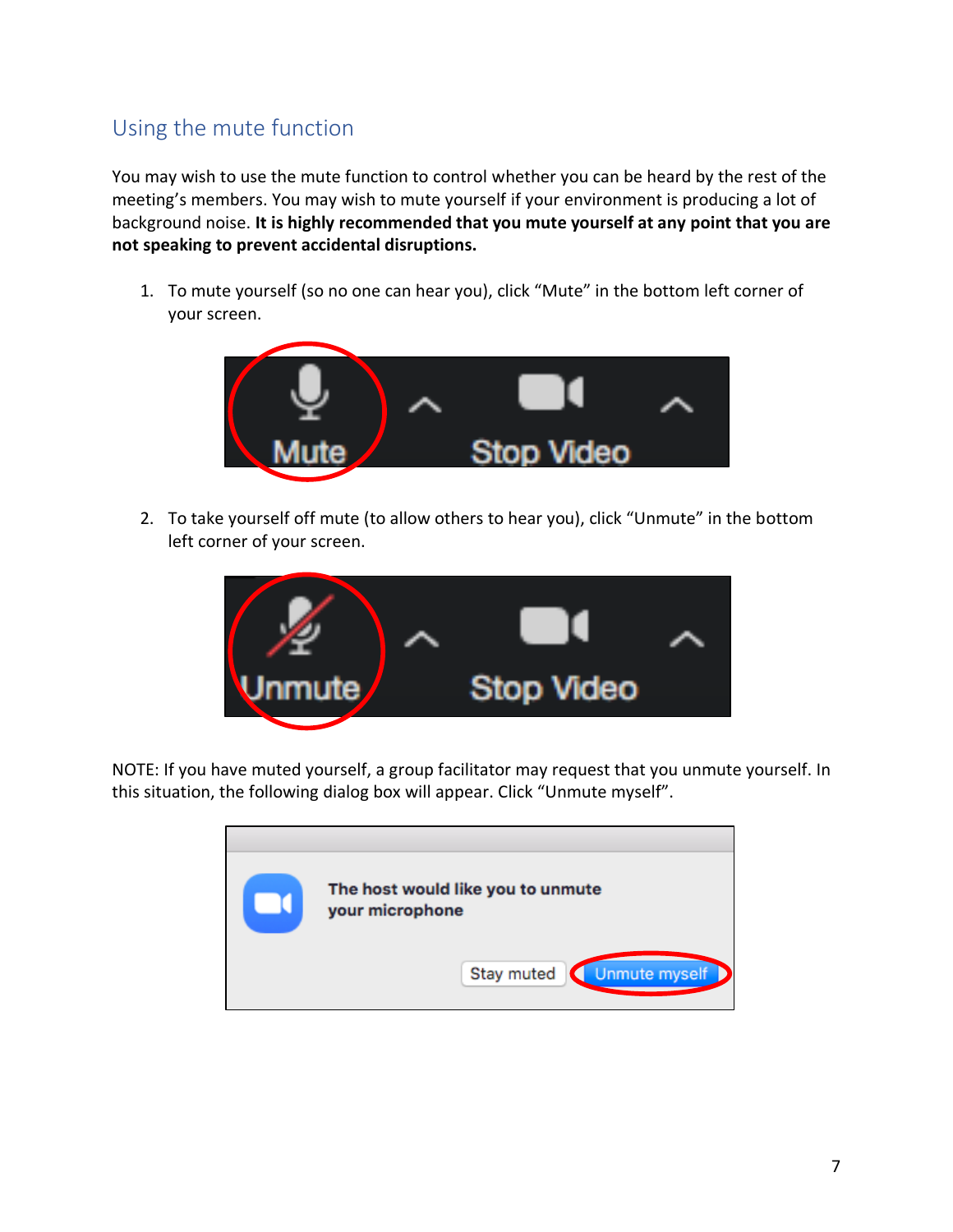## <span id="page-7-0"></span>Turning your webcam on and off

You may wish to turn your webcam on or off, to determine if others can see you or not. **It is highly preferred by group facilitators that you keep your webcam on, as this promotes a more connected group environment.** 

1. To turn your webcam off (so no one can see you), click "Stop Video" in the bottom left corner of your screen.



2. To turn your webcam back on (to allow others to see you), click "Start Video" in the bottom left corner of your screen.

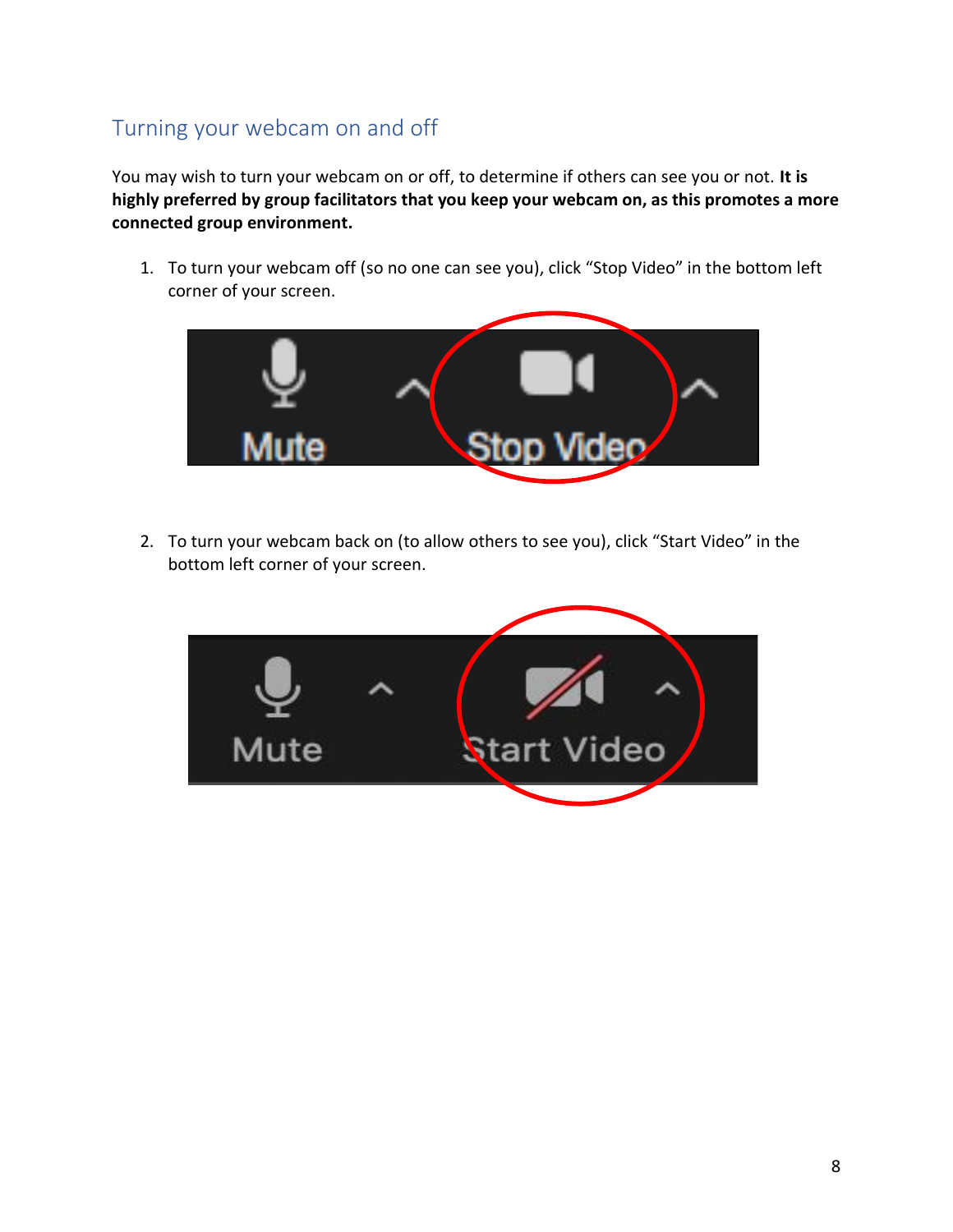## <span id="page-8-0"></span>Using the chat function

Zoom allows you to send typed messages to other meeting members with its chat function.

1. Click "Chat" at the bottom of the screen.



2. The chat box will appear on the right side of the screen.



3. To send a typed message, type your message into the box that reads "Type message here…"

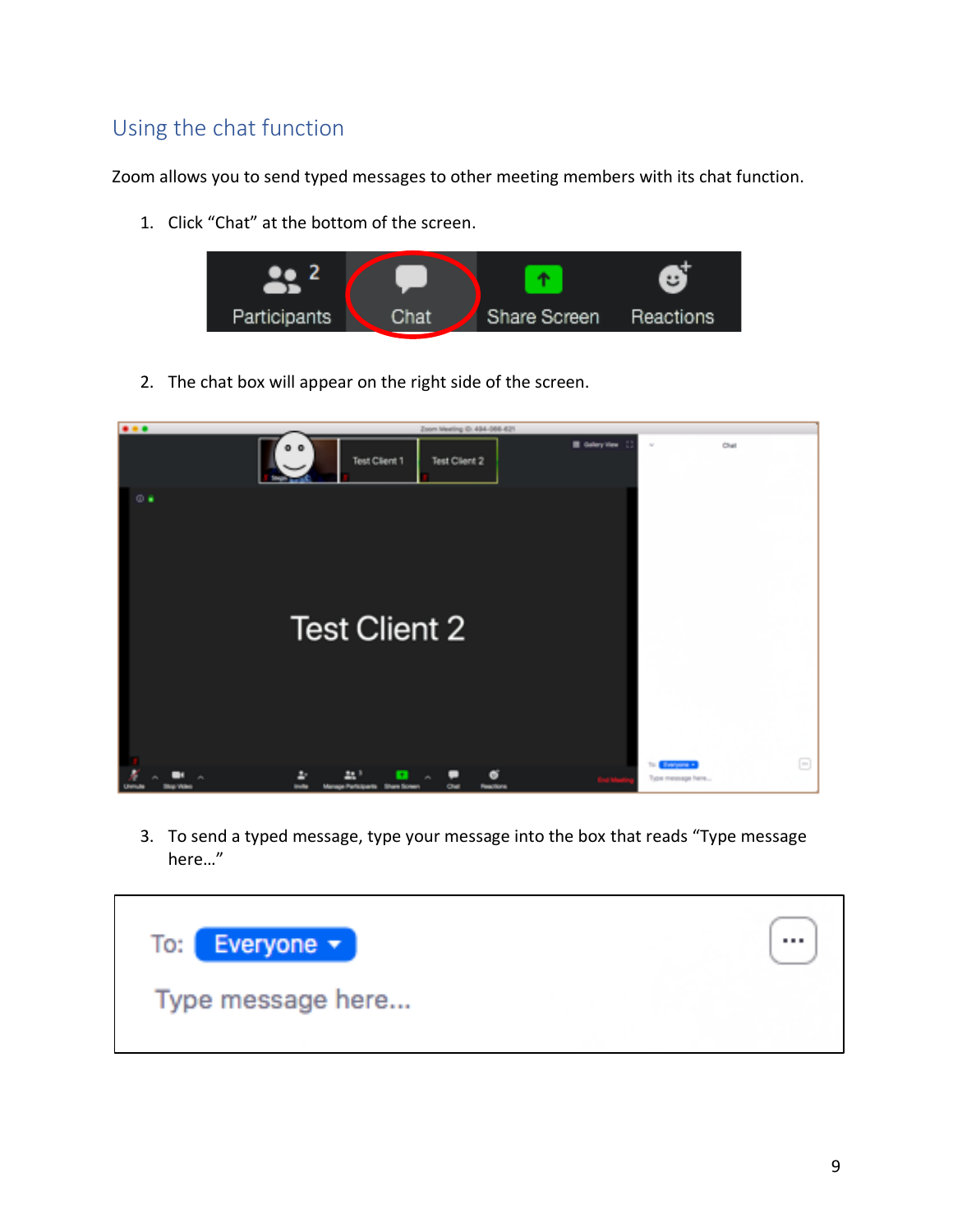4. In order to send a message to everyone in the meeting, ensure that "Everyone" is selected from the dropdown menu next to the word "To". This is the default setting.



5. In order to send a message to only a group facilitator instead, select that individual's name from the dropdown menu next to "To".



6. Note that Zoom will specify that your message is private if you are sending it to one specific individual.



7. Hit "Enter" on your keyboard to send the message. It will appear in the chat above the space where you typed.

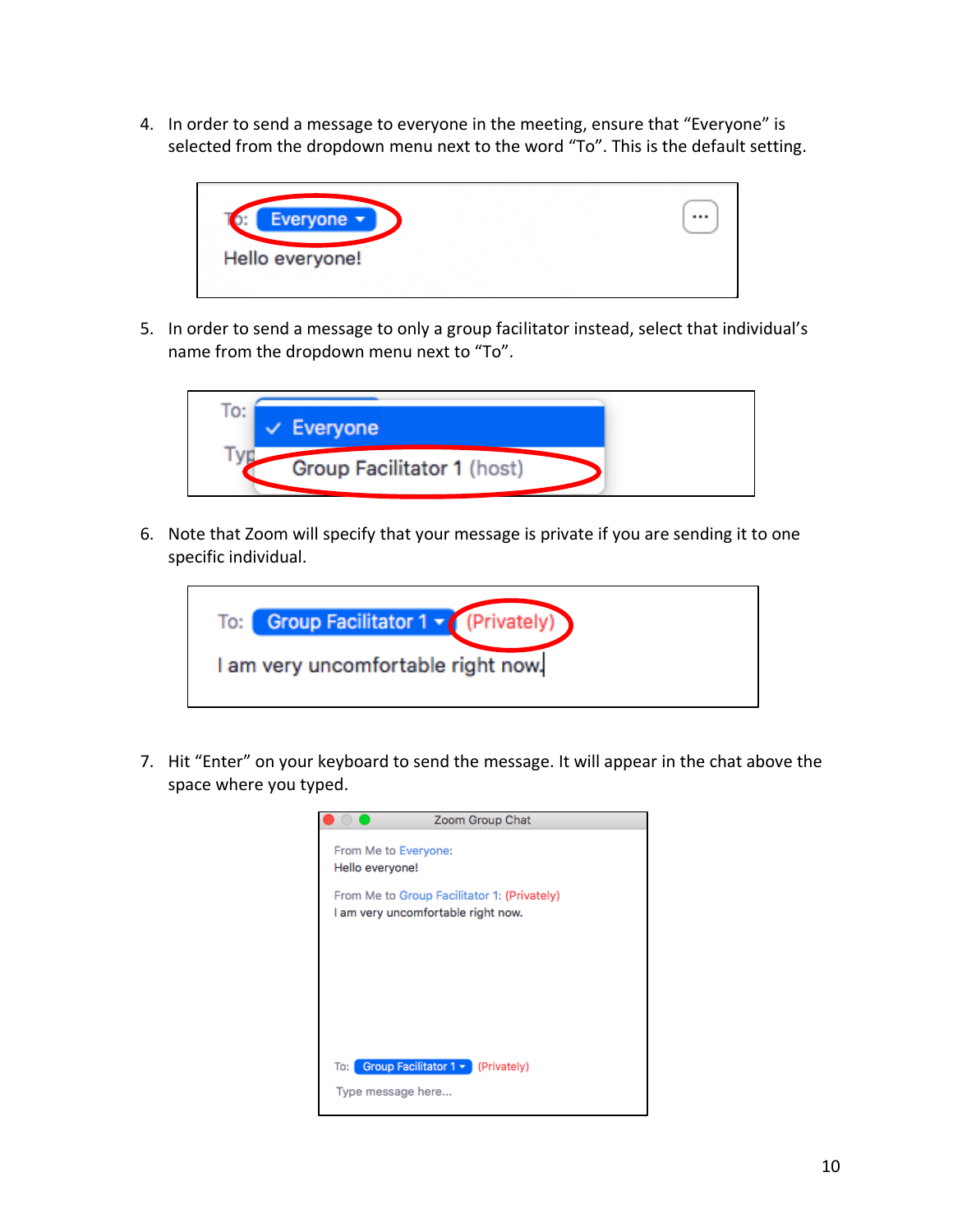NOTE: Your group facilitators will have restricted the chat function so that you can only send private messages to one of them. You may or may not be able to send public messages to the entire group, depending on the settings of your specific meeting.



NOTE: To access the chat function on a mobile device, click "More" in the bottom right corner of your screen, then "Chat".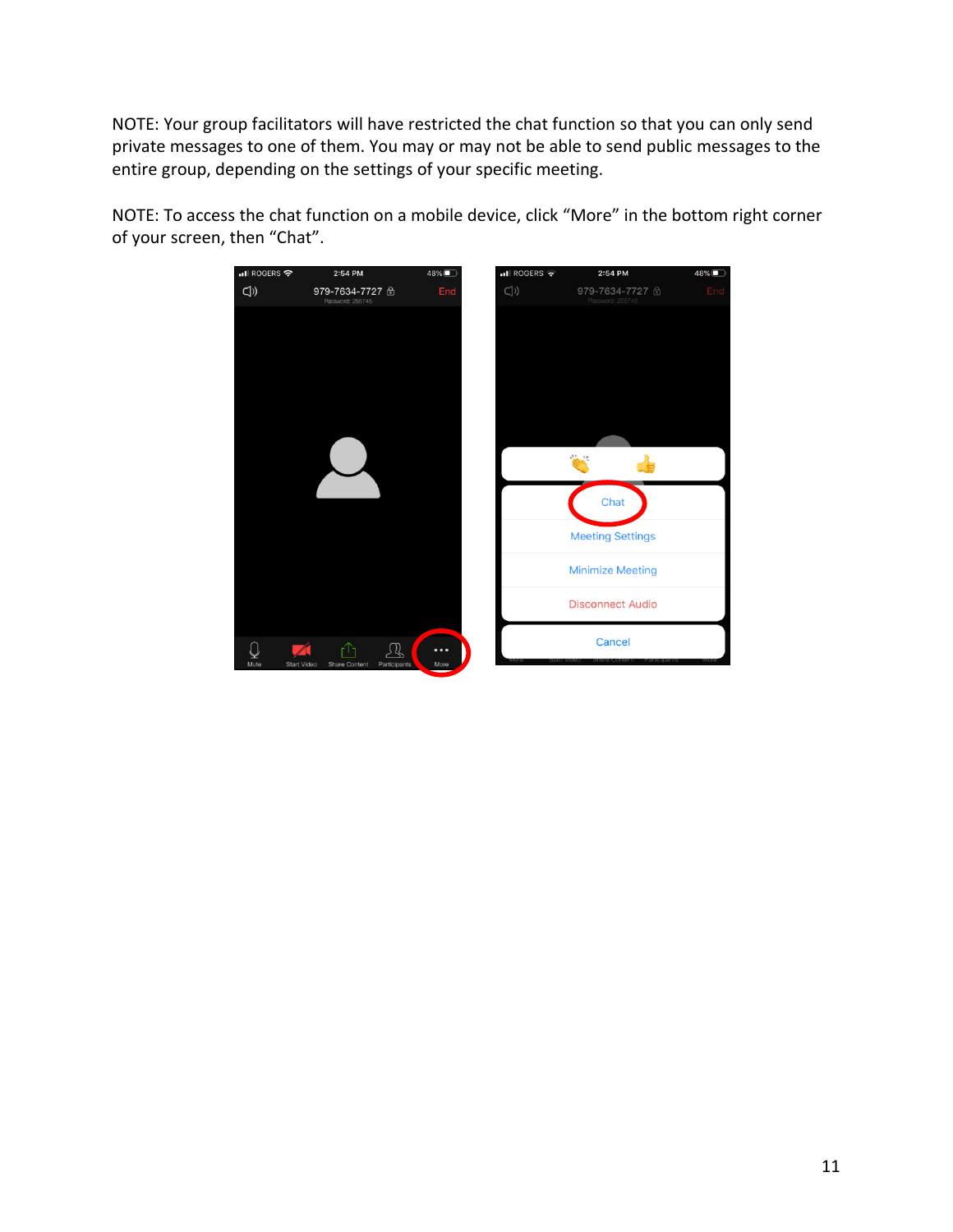## <span id="page-11-0"></span>Using reaction functions

Reactions serve a similar purpose to Zoom meetings that emojis/emoticons serve to text messaging: these symbols may be used to express a limited assortment of emotions and ideas. Reactions are housed in two locations: the video screen and the chat function.

#### <span id="page-11-1"></span>Video view reactions

1. Click "Reactions" at the bottom of your screen.



2. Select the reaction you would like to send: clap (clapping hands) or like (thumbs up).



NOTE: Your reaction will appear over your video output and will be visible to all meeting participants. It will disappear after a few seconds.

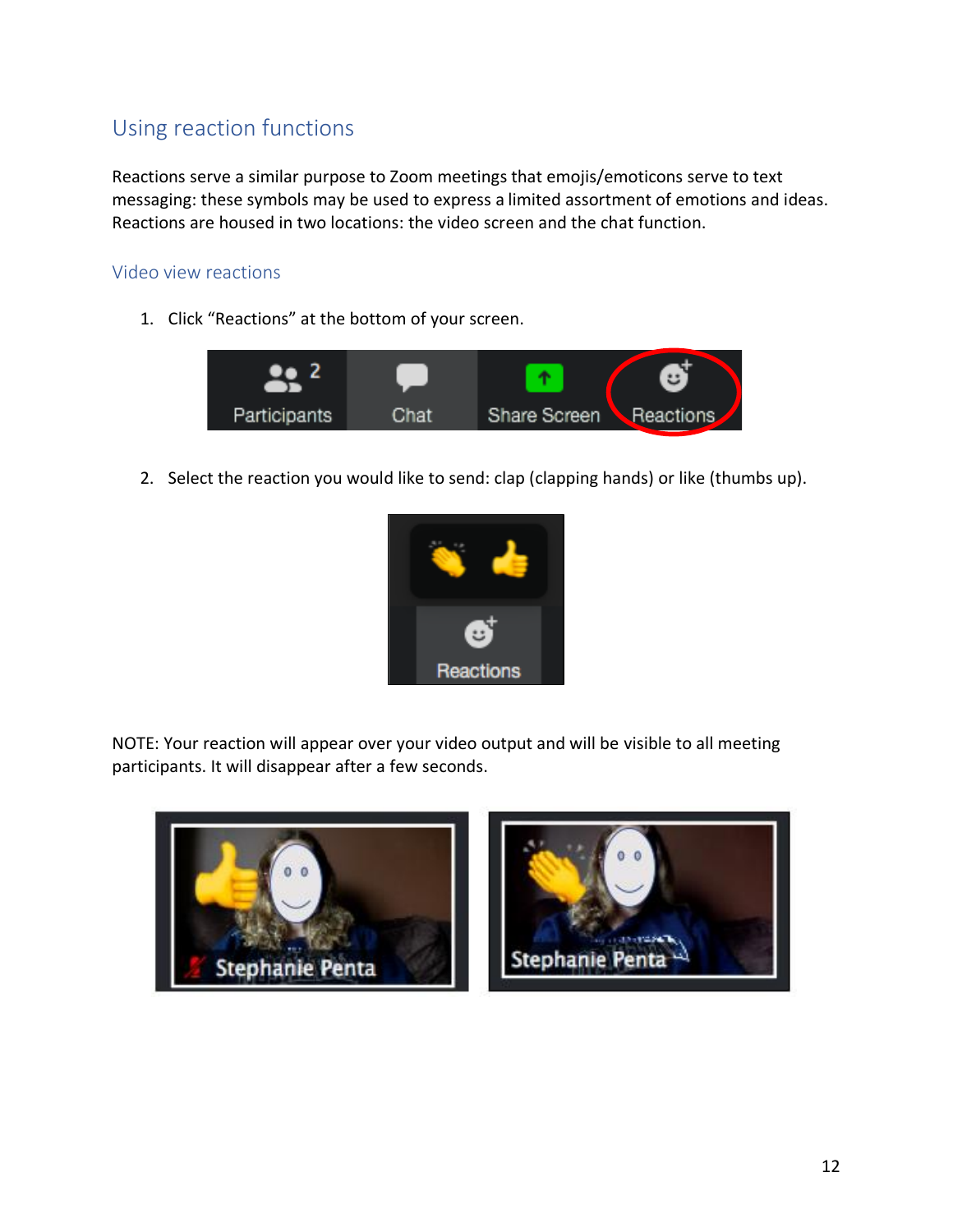NOTE: On a mobile device, click "More" in the bottom right corner of your screen to access these reactions.



#### <span id="page-12-0"></span>Participant view reactions

1. Click "Participants" at the bottom of your screen.

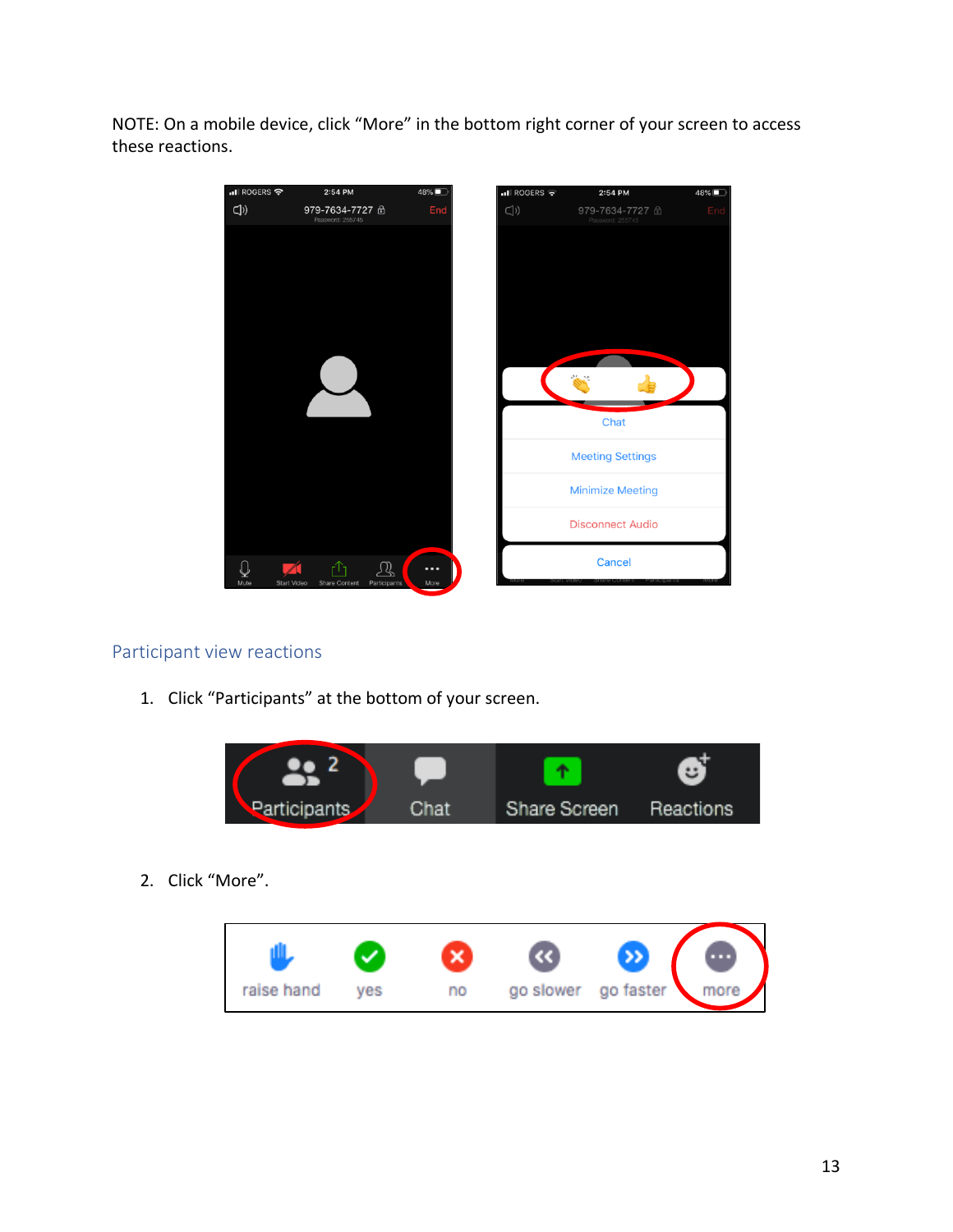3. Select the reaction you would like to use: like (thumbs up), dislike (thumbs down), clap (clapping hands), need a break (teacup), or away (clock).



4. Your reaction will appear next to your name in participant view.



NOTE: Group facilitators have the option to clear all the reactions of meeting participants.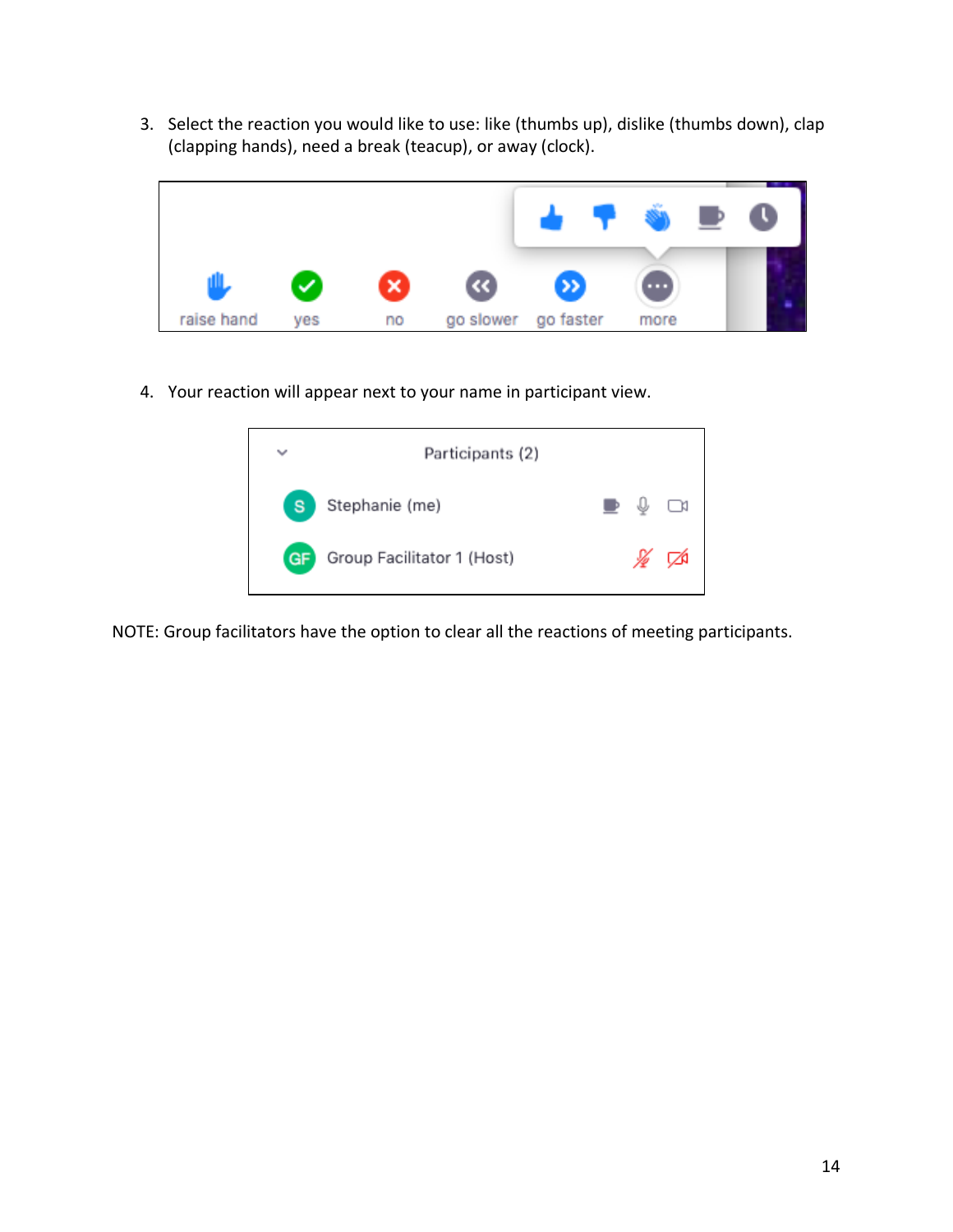## <span id="page-14-0"></span>Raising your hand

Raising your hand in a group meeting alerts the group facilitators that you have a question or would otherwise like to speak.

1. Click "Participants" at the bottom of your screen.



2. Click "raise hand".



3. Your reaction will appear next to your name in participant view and over your video output.



NOTE: Group facilitators have the option to lower the hands of meeting participants.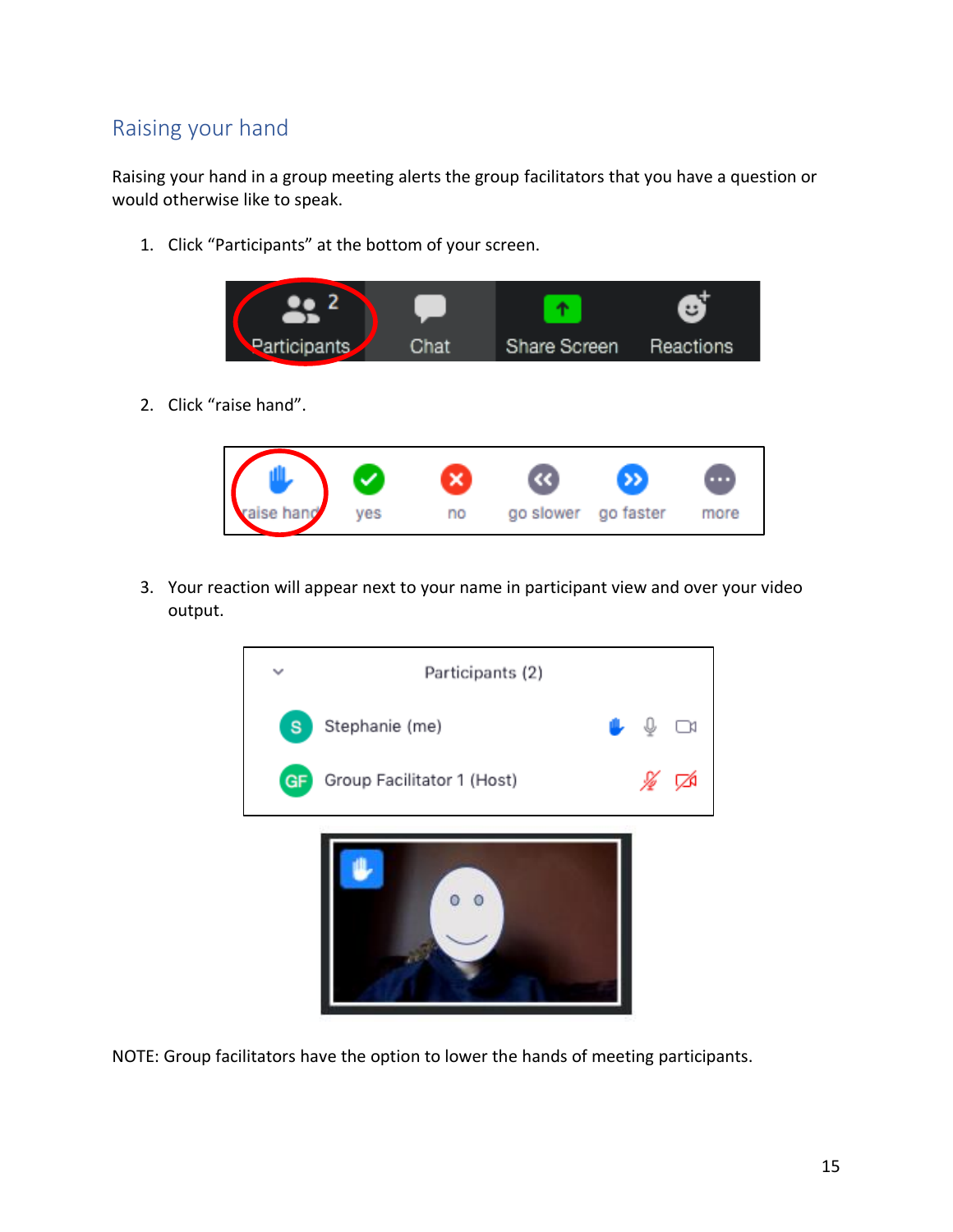## <span id="page-15-0"></span>Changing your background

You may wish to change the background of your video feed if you do not want others to see the inside of your house. Note that this is optional. Virtual backgrounds will need to be enabled in your Zoom settings before you can use them.

#### <span id="page-15-1"></span>Enabling virtual backgrounds in Zoom settings

- 1. Navigate to the Zoom web portal at [https://zoom.us.](https://zoom.us/)
- 2. Click "My Account" in the top right corner.



- 3. Log in to your zoom account with your username and password, if prompted.
- 4. Click "Settings" in the menu on the left.



5. Ensure you are in the "Meeting" tab at the top.

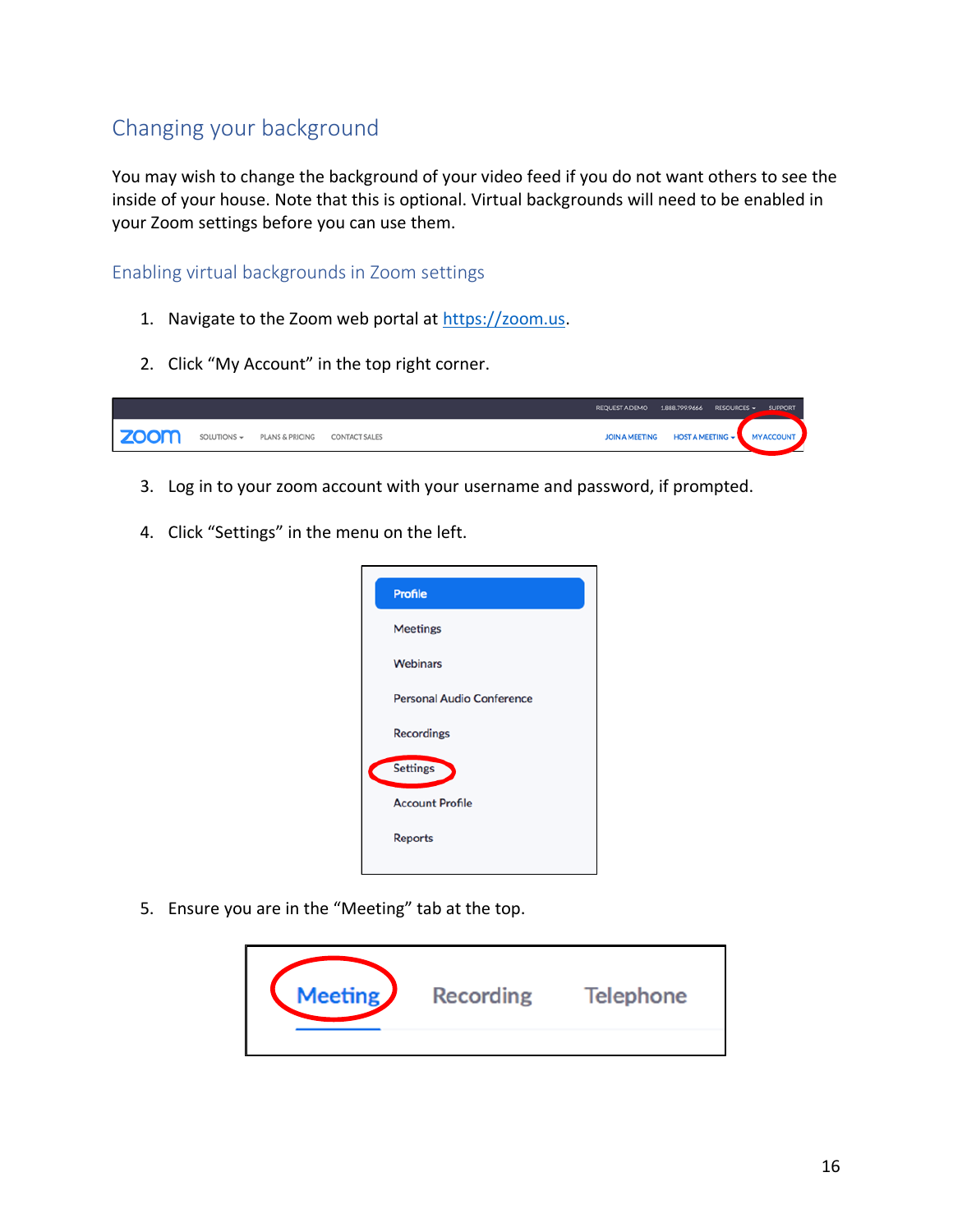6. Select "In Meeting (Advanced)" from the left menu.



7. Navigate to "Virtual background" and verify that the setting is enabled. If the setting is disabled, click the blue toggle to enable it.

#### **Virtual background**

Allow users to replace their background with any selected image. Choose or upload an image in the Zoom Desktop application settings.



NOTE: If a verification dialog box appears, click "Turn On" to verify the change.

8. Click "Save" if prompted.

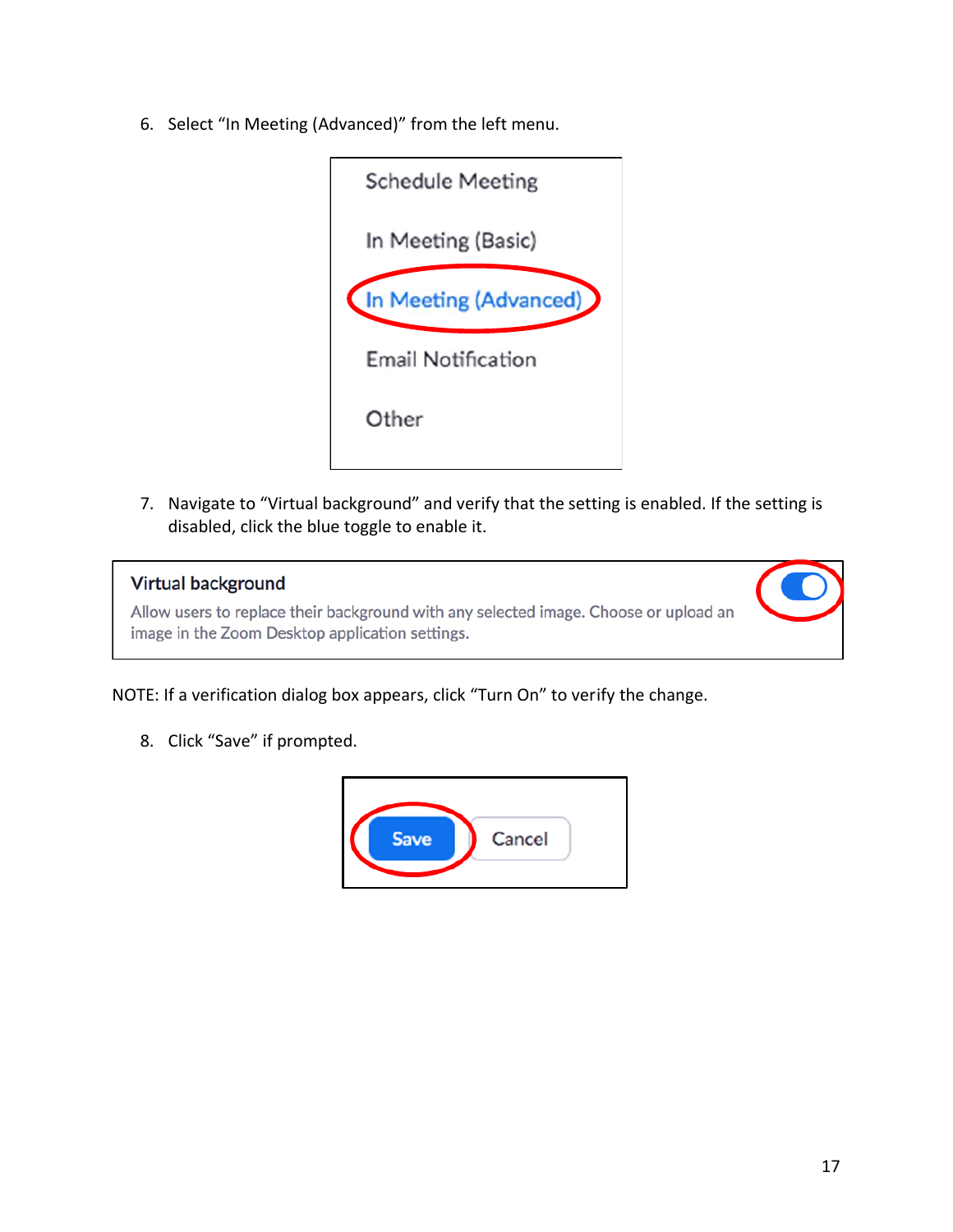#### <span id="page-17-0"></span>Using virtual backgrounds

- 1. Open the "zoom.us" application on your computer.
- 2. Sign in to the application, if prompted.
- 3. Click "Setting" on the resulting pop-up.



4. Select "Virtual Background" at the top of the screen.

|                                    |                                             | Audio                                                                            |
|------------------------------------|---------------------------------------------|----------------------------------------------------------------------------------|
| n                                  | 圜                                           |                                                                                  |
| Vid<br>General<br>Audio<br>Speaker | Virtual Background                          | Advanced Features Statistics Accessibility Instant Messaging<br><b>recording</b> |
|                                    | <b>Test Speaker</b>                         | Built-in Output (Internal Speakers)                                              |
|                                    |                                             | Click Test Speaker to make sure you can hear others                              |
|                                    | Output Level:<br>Output Volume:             |                                                                                  |
| Microphone                         |                                             | 11.77<br>- 18<br>W.<br>7.9<br><b>AND</b><br>$\sim$                               |
|                                    | blinking, select a different mic.           | Please speak to your microphone. If you can not see the volume indicator         |
|                                    | <b>Test Mic</b>                             | Built-in Microphone (Internal Microphone)                                        |
|                                    | Input Level:                                |                                                                                  |
|                                    | Input Volume:                               | Automatically adjust microphone settings                                         |
|                                    | Always mute microphone when joining meeting | Automatically join audio by computer when joining a meeting                      |

NOTE: If you cannot see the "Virtual Background" tab and [you have enabled it on zoom.us,](#page-15-1) sign out of the Zoom application and sign in again.